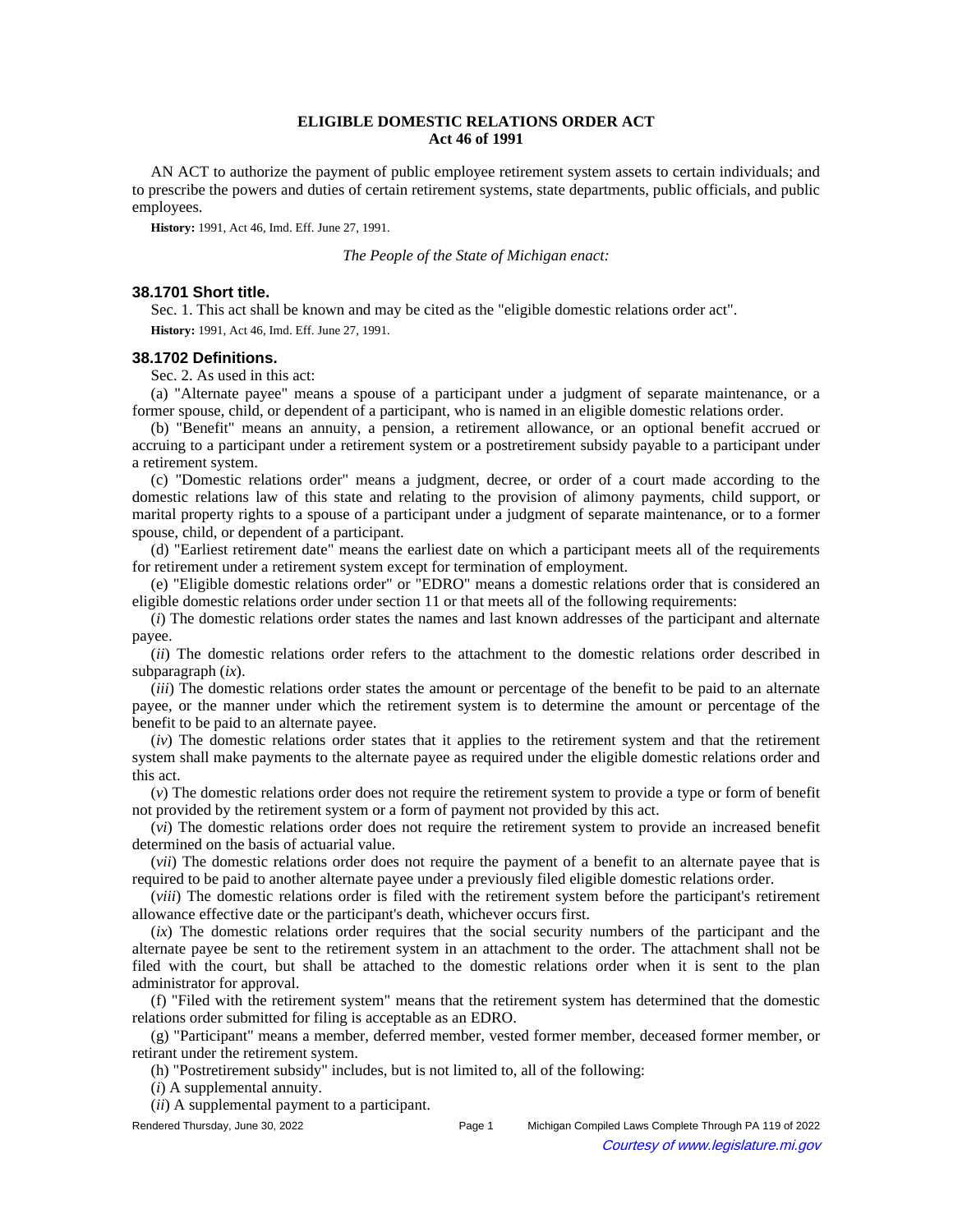(*iii*) A percentage increase to a benefit payable to a participant.

(*iv*) Any other payment to a participant or increase to a benefit payable to a participant, excluding health benefits.

(i) "Retirement system" means a public employee retirement system created and established by this state or any political subdivision of this state.

History: 1991, Act 46, Imd. Eff. June 27, 1991;-Am. 2008, Act 348, Imd. Eff. Dec. 23, 2008;-Am. 2013, Act 32, Imd. Eff. May 16, 2013.

# **38.1703 Right of alternate payee to share of benefit payable to participant; payment of benefit pursuant to EDRO.**

Sec. 3. Subject to the requirements of this act, an alternate payee is entitled to an actual interest in a share of a benefit that is or will become payable to a participant, if so provided in an EDRO filed with the retirement system. The retirement system shall administer the payment of a benefit pursuant to the EDRO and this section.

**History:** 1991, Act 46, Imd. Eff. June 27, 1991.

#### **38.1704 Payment of benefit to alternate payee under EDRO; effective date; form.**

Sec. 4. Except as otherwise provided in this act, the payment of a benefit to an alternate payee under an EDRO and this act shall begin on the retirement allowance effective date of the participant. The payment of a benefit under an EDRO and this act shall be paid in 1 of the following forms, as applicable:

(a) A single life annuity that is equal to the actuarial equivalent of the alternate payee's share of the benefit payable throughout the life of the alternate payee. If the participant is entitled to the payment of a benefit that is not reduced due to early retirement under the retirement system, the alternate payee's single life annuity shall be calculated using the participant's unreduced benefit. If the participant is only entitled to the payment of a benefit that is reduced due to early retirement under the retirement system, the alternate payee's single life annuity shall be calculated using the participant's reduced benefit.

(b) If a retirement system offers a participant an optional form of payment of a benefit at retirement, a reduced benefit that is equal to the actuarial equivalent of the total benefit being divided under the EDRO payable throughout the lives of the participant and the alternate payee. The reduced benefit shall be payable in the manner provided under the optional form of payment under the retirement system. The EDRO shall specify the percentage or amount of the reduced benefit that is payable under this subdivision to the participant and to the alternate payee while both are alive. If the participant predeceases the alternate payee while a reduced benefit is being paid to the participant and the alternate payee under this subdivision, the survivor portion of the reduced benefit shall be payable to the alternate payee. If the alternate payee predeceases the participant while a reduced benefit is being paid to the participant and the alternate payee under this subdivision, the alternate payee's percentage or amount of the reduced benefit shall revert to and become payable to the participant.

(c) A single life annuity that is equal to the alternate payee's share of the benefit payable throughout the life of the participant.

**History:** 1991, Act 46, Imd. Eff. June 27, 1991.

# **38.1705 Election by alternate payee to receive interest in benefit after participant's earliest retirement date, but before termination of employment date; recalculation of benefit if participant retires before age 60.**

Sec. 5. (1) An EDRO may provide for the payment of a benefit to an alternate payee beginning on or after the participant's earliest retirement date but before the participant terminates employment as provided in this section. An alternate payee shall begin to receive the payment of a benefit under this section effective the first day of the month immediately following the month in which the alternate payee notifies the retirement system of his or her election to begin to receive payment of his or her interest in the benefit of a participant.

(2) If an alternate payee elects to receive his or her interest in the benefit of a participant after the participant's earliest retirement date but before the participant's termination of employment, the alternate payee is only entitled to the actuarial equivalent of the alternate payee's share of the participant's benefit that would be payable when the participant reaches age 60. If the participant retires before age 60, the retirement system shall recalculate the benefit payable to the alternate payee so that the recalculated benefit payable to the alternate payee plus the benefit previously paid to the alternate payee are the actuarial equivalent of the alternate payee's share of the benefit payable to the participant. If the recalculated benefit is more than the benefit the alternate payee is receiving, the retirement system shall begin paying the recalculated benefit to the alternate payee effective the first day of the month immediately following the month in which the participant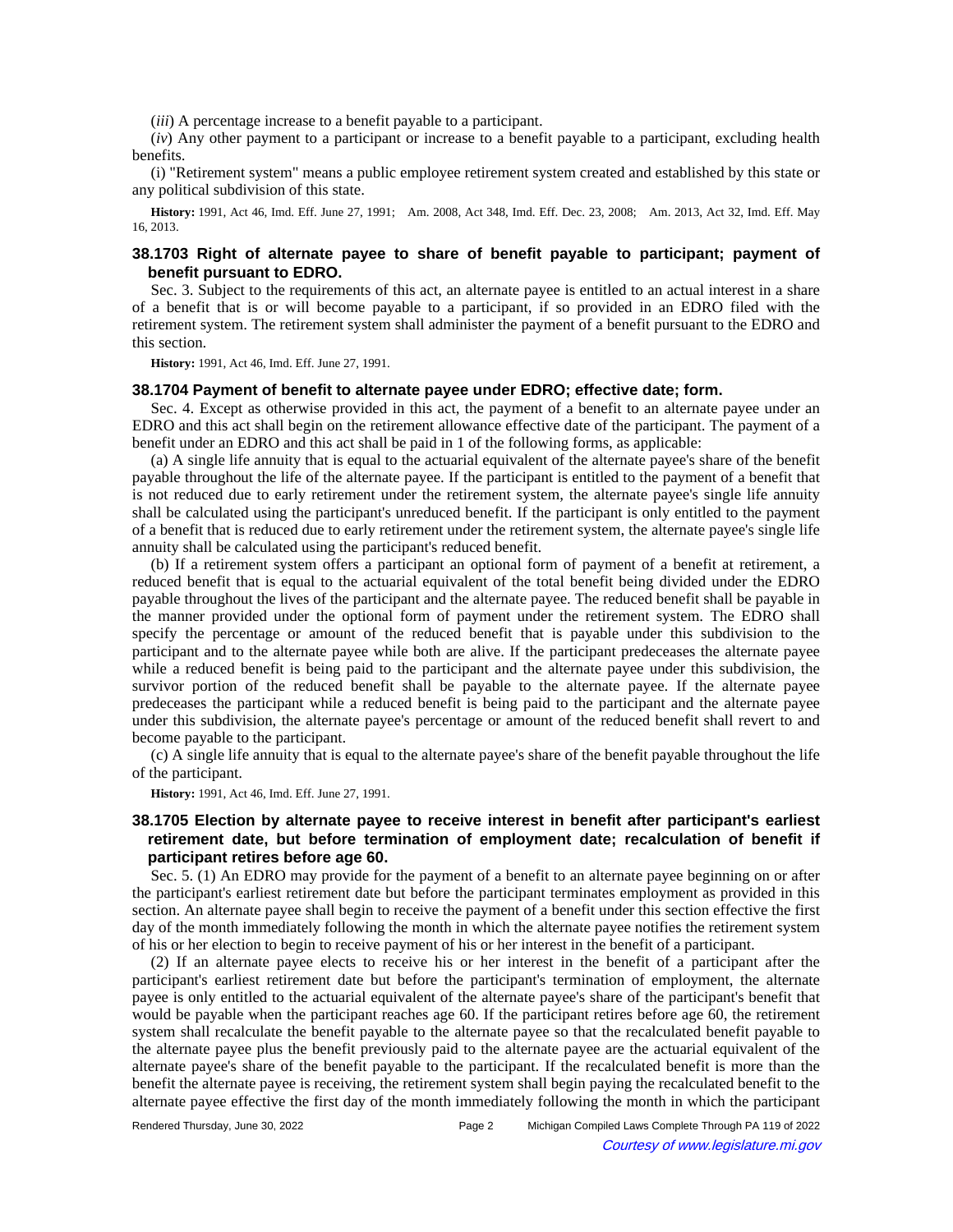retires.

**History:** 1991, Act 46, Imd. Eff. June 27, 1991.

### **38.1706 Spouse under judgment of separate maintenance or former spouse considered in EDRO as surviving spouse for purpose of receiving retirement benefit; benefit amount.**

Sec. 6. An EDRO may provide that a spouse under a judgment of separate maintenance or a former spouse is considered the spouse of a participant for the purpose of receiving a benefit as a surviving spouse under the retirement system. The benefit payable to a spouse under a judgment of separate maintenance or a former spouse as a surviving spouse under this section shall be computed as provided in the EDRO and the retirement system. If the amount or percentage of the benefit to be paid to a spouse under a judgment of separate maintenance or a former spouse as the surviving spouse of the participant under this section is less than the entire amount payable under the retirement system, the surviving spouse or other beneficiary of the participant, as determined under the retirement system, is entitled to receive the portion of the benefit not payable to a spouse under a judgment of separate maintenance or a former spouse under this section.

**History:** 1991, Act 46, Imd. Eff. June 27, 1991.

## **38.1707 Death of alternate payee before interest in benefit paid; reversion.**

Sec. 7. If an alternate payee under this act dies before receiving any payment of his or her interest in a benefit pursuant to this act and an EDRO, that interest reverts to the participant.

**History:** 1991, Act 46, Imd. Eff. June 27, 1991.

# **38.1708 Creation, assignment, or recognition of alternate payee's right to interest in benefit share not prohibited assignment under retirement system.**

Sec. 8. The creation, assignment, or recognition of a right of an alternate payee to an actual interest in a share of a benefit that is or will become payable to a participant pursuant to an EDRO under this act is not a prohibited assignment under a retirement system.

**History:** 1991, Act 46, Imd. Eff. June 27, 1991.

# **38.1709 Determination by retirement system whether domestic relations order is EDRO; procedure; notice.**

Sec. 9. Each retirement system shall establish a reasonable procedure to determine if a domestic relations order is an EDRO under this act. The retirement system shall promptly notify the participant and alternate payee named in a domestic relations order that the retirement system has received the domestic relations order. The notice shall include a description of the procedure by which the retirement system determines if the domestic relations order is an EDRO under this act.

**History:** 1991, Act 46, Imd. Eff. June 27, 1991.

# **38.1710 Domestic relations order as EDRO; determination by retirement system; notice; retirement allowance effective date; filing amended EDRO; providing notice by first-class mail.**

Sec. 10. (1) Except as otherwise provided in this section, the retirement system shall, within a reasonable period of time after receiving a domestic relations order, determine if the domestic relations order is an EDRO under this act. If the retirement system determines that the domestic relations order is an EDRO under this act, the retirement system shall promptly notify the participant and alternate payee named in the EDRO that the domestic relations order is an EDRO. The retirement system shall begin the payment of a benefit under this act according to the EDRO and this act on the first day of the month following the month in which the domestic relations order was determined to be an EDRO or the first day of the month following the month in which a benefit is payable under the EDRO and this act, whichever is later. If the retirement system determines that the domestic relations order is not an EDRO under this act, the retirement system shall promptly notify the participant and alternate payee named in the domestic relations order that the domestic relations order is not an EDRO. The retirement system shall specify in the notice why the retirement system determined that the domestic relations order is not an EDRO under this act. Except as otherwise provided in this section, a determination by the retirement system that a domestic relations order is not an EDRO under this act does not prohibit a participant, alternate payee, or court from filing an amended domestic relations order with the retirement system under this act.

(2) Upon the retirement system's receipt of the domestic relations order, the participant's retirement allowance effective date shall be stayed and shall not occur until either of the following occur:

(a) The retirement system accepts the domestic relations order for filing as an EDRO. In this instance, the